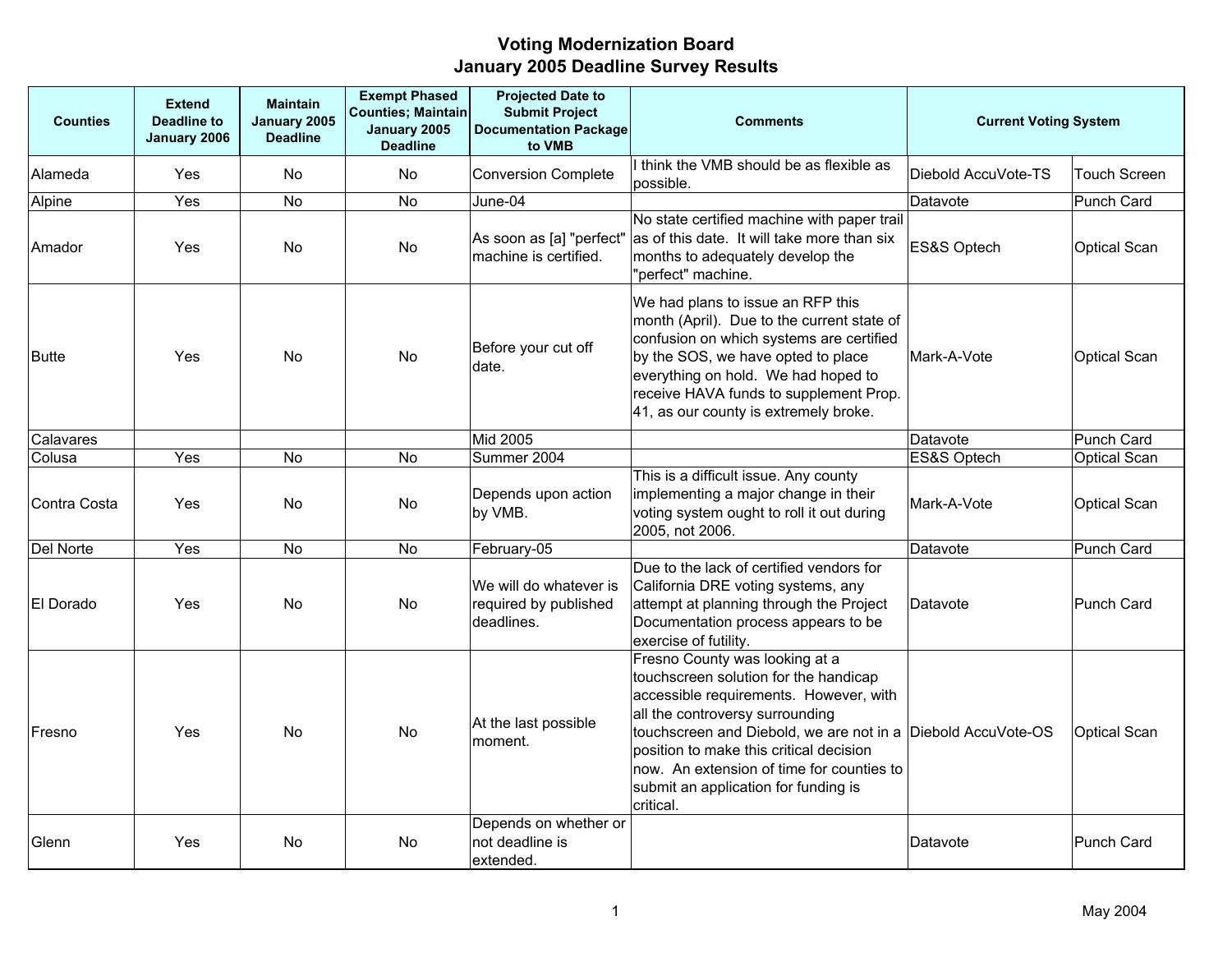| <b>Counties</b> | <b>Extend</b><br><b>Deadline to</b><br>January 2006 | <b>Maintain</b><br>January 2005<br><b>Deadline</b> | <b>Exempt Phased</b><br><b>Counties; Maintain</b><br>January 2005<br><b>Deadline</b> | <b>Projected Date to</b><br><b>Submit Project</b><br><b>Documentation Package</b><br>to VMB | <b>Comments</b>                                                                                                                                                                                                                                                                                                                                                   | <b>Current Voting System</b> |                     |
|-----------------|-----------------------------------------------------|----------------------------------------------------|--------------------------------------------------------------------------------------|---------------------------------------------------------------------------------------------|-------------------------------------------------------------------------------------------------------------------------------------------------------------------------------------------------------------------------------------------------------------------------------------------------------------------------------------------------------------------|------------------------------|---------------------|
| <b>Humboldt</b> | Yes                                                 | <b>No</b>                                          | No                                                                                   | As soon as the TS<br>debate calms down                                                      | The election technology area is in chaos.<br>Moving ahead with our RFP and PDP<br>now is too uncertain for us to have<br>confidence is accessible outcome.                                                                                                                                                                                                        | Diebold AccuVote-OS          | <b>Optical Scan</b> |
| Imperial        |                                                     |                                                    |                                                                                      | Late 2005                                                                                   |                                                                                                                                                                                                                                                                                                                                                                   | Datavote                     | Punch Card          |
| Inyo            | Yes                                                 | <b>No</b>                                          | No                                                                                   | Hopefully by January 1<br>2005                                                              | We have been waiting for the issue to be<br>determined (SOS, Legislature &<br>Congress) to finalize our RFP. We<br>cannot afford to purchase a system that<br>is de-certified.                                                                                                                                                                                    | Datavote                     | <b>Punch Card</b>   |
| Kern            | Yes                                                 | <b>No</b>                                          | No                                                                                   | <b>Conversion Complete</b>                                                                  |                                                                                                                                                                                                                                                                                                                                                                   | Diebold AccuVote-TSx         | Touch Screen        |
| <b>Kings</b>    |                                                     |                                                    |                                                                                      | Unknown                                                                                     |                                                                                                                                                                                                                                                                                                                                                                   | Sequoia Optech               | <b>Optical Scan</b> |
| Lake            | Yes                                                 | <b>No</b>                                          | No                                                                                   | Prior to the deadline<br>and hopefully the<br>deadline will be<br>extended to 1-1-2006      | Since Sec of State Shelley issued a<br>directive that touch screen voting<br>systems must include a voter verified<br>paper audit trail, I feel that Vendors<br>should be given more time to develop<br>these systems. Consequently, County<br>Elections Officials would have more<br>choices and more time to select the<br>system best suited for their voters. | Mark-A-Vote                  | <b>Optical Scan</b> |
| Lassen          | Yes                                                 | No                                                 | Yes                                                                                  | Phase I Complete;<br>Start Phase II in 2005                                                 |                                                                                                                                                                                                                                                                                                                                                                   | Diebold AccuVote-OS          | <b>Optical Scan</b> |
| Los Angeles     | Yes                                                 | <b>No</b>                                          | Yes                                                                                  | Phase III early 2005                                                                        | With the current uncertainties<br>surrounding choices in compliant election<br>Phase I & II early 2004; equipment, counties should be offered<br>the opportunity to continue a phased in<br>approach without suffering financial<br>penalties.                                                                                                                    | InkaVote                     | <b>Optical Scan</b> |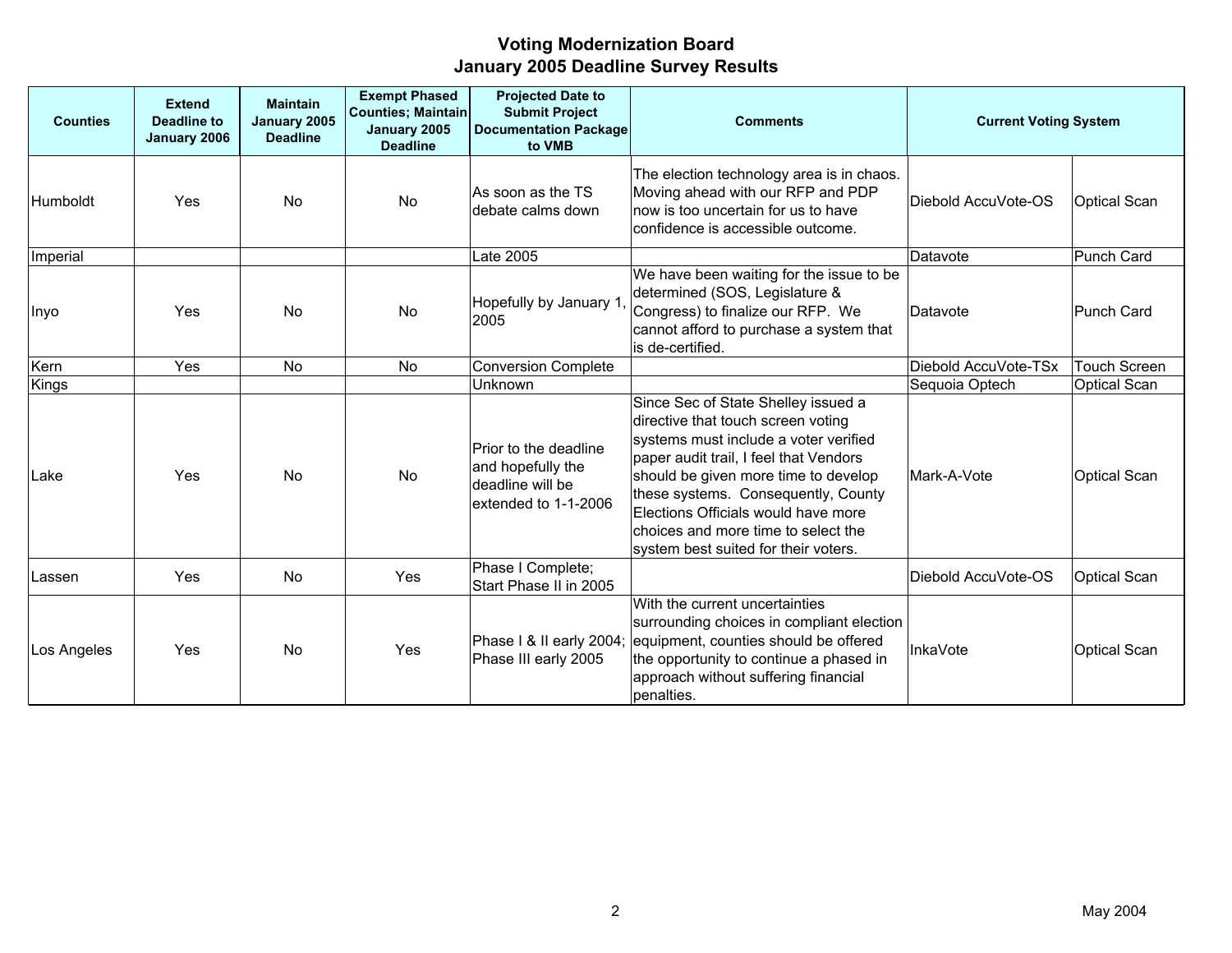| <b>Counties</b> | <b>Extend</b><br><b>Deadline to</b><br>January 2006 | <b>Maintain</b><br>January 2005<br><b>Deadline</b> | <b>Exempt Phased</b><br><b>Counties; Maintain</b><br>January 2005<br><b>Deadline</b> | <b>Projected Date to</b><br><b>Submit Project</b><br><b>Documentation Package</b><br>to VMB                                          | <b>Comments</b>                                                                                                                                                                                                                                                                                                                                                                                                                                                                                                                                                                                                                                                                      | <b>Current Voting System</b> |                     |
|-----------------|-----------------------------------------------------|----------------------------------------------------|--------------------------------------------------------------------------------------|--------------------------------------------------------------------------------------------------------------------------------------|--------------------------------------------------------------------------------------------------------------------------------------------------------------------------------------------------------------------------------------------------------------------------------------------------------------------------------------------------------------------------------------------------------------------------------------------------------------------------------------------------------------------------------------------------------------------------------------------------------------------------------------------------------------------------------------|------------------------------|---------------------|
| Madera          | Yes                                                 | No.                                                | No                                                                                   | January - June 2005                                                                                                                  | Because there is so much speculation<br>and criticism regarding electronic voting<br>equipment and what kind of audit it<br>provides, it appears to be unfair to<br>maintain a January 1, 2005 deadline,<br>which is only nine months away. Further,<br>it would be fiscally irresponsible for a<br>county to have to expend the money for<br>the purchase of a system that does not<br>have to be used until March 2006.                                                                                                                                                                                                                                                            | Mark-A-Vote                  | <b>Optical Scan</b> |
| Marin           | Yes                                                 | <b>No</b>                                          | <b>No</b>                                                                            | 1st quarter of 2005 or<br>sooner, depending on<br>vendors ability to meet<br>the SOS's paper trail<br>standards for DRE<br>machines. | It is our intent to augment our current<br>investment in Diebold's optical scan<br>system with their DRE machines to meet<br>the ADA requirements within HAVA. At<br>this time, we cannot proceed, as the DRE<br>verifiable paper trail standards have not<br>been defined/adopted by the Secretary of<br>State's office for vendors to incorporate<br>within their product. Recognizing<br>vendors including Diebold will need time<br>to develop the DRE paper trail and that<br>our county will need time to review,<br>purchase and install, we greatly<br>appreciate this survey and request the<br>deadline for Proposition 41 project plan<br>be extended to January 1, 2006. | Diebold AccuVote-OS          | <b>Optical Scan</b> |
| Mariposa        |                                                     |                                                    |                                                                                      | Phase I Complete;<br>Start Phase II late-2004                                                                                        |                                                                                                                                                                                                                                                                                                                                                                                                                                                                                                                                                                                                                                                                                      | Sequoia Optech               | <b>Optical Scan</b> |
| Mendocino       | Yes                                                 | No.                                                | No.                                                                                  | Phase I Complete;<br>Start Phase II in early<br>2004                                                                                 |                                                                                                                                                                                                                                                                                                                                                                                                                                                                                                                                                                                                                                                                                      | Diebold AccuVote-OS          | <b>Optical Scan</b> |
| Merced          | No                                                  | Yes                                                | No                                                                                   | By April 30, 2004                                                                                                                    | Merced County's complete<br>documentation will be submitted by [the<br>end of the] month.                                                                                                                                                                                                                                                                                                                                                                                                                                                                                                                                                                                            | ES&S iVotronic               | <b>Touch Screen</b> |
| Modoc           |                                                     |                                                    |                                                                                      | Late 2005                                                                                                                            |                                                                                                                                                                                                                                                                                                                                                                                                                                                                                                                                                                                                                                                                                      | Diebold AccuVote-OS          | <b>Optical Scan</b> |
| Mono            |                                                     |                                                    |                                                                                      | Late 2005                                                                                                                            |                                                                                                                                                                                                                                                                                                                                                                                                                                                                                                                                                                                                                                                                                      | Sequoia Optech               | <b>Optical Scan</b> |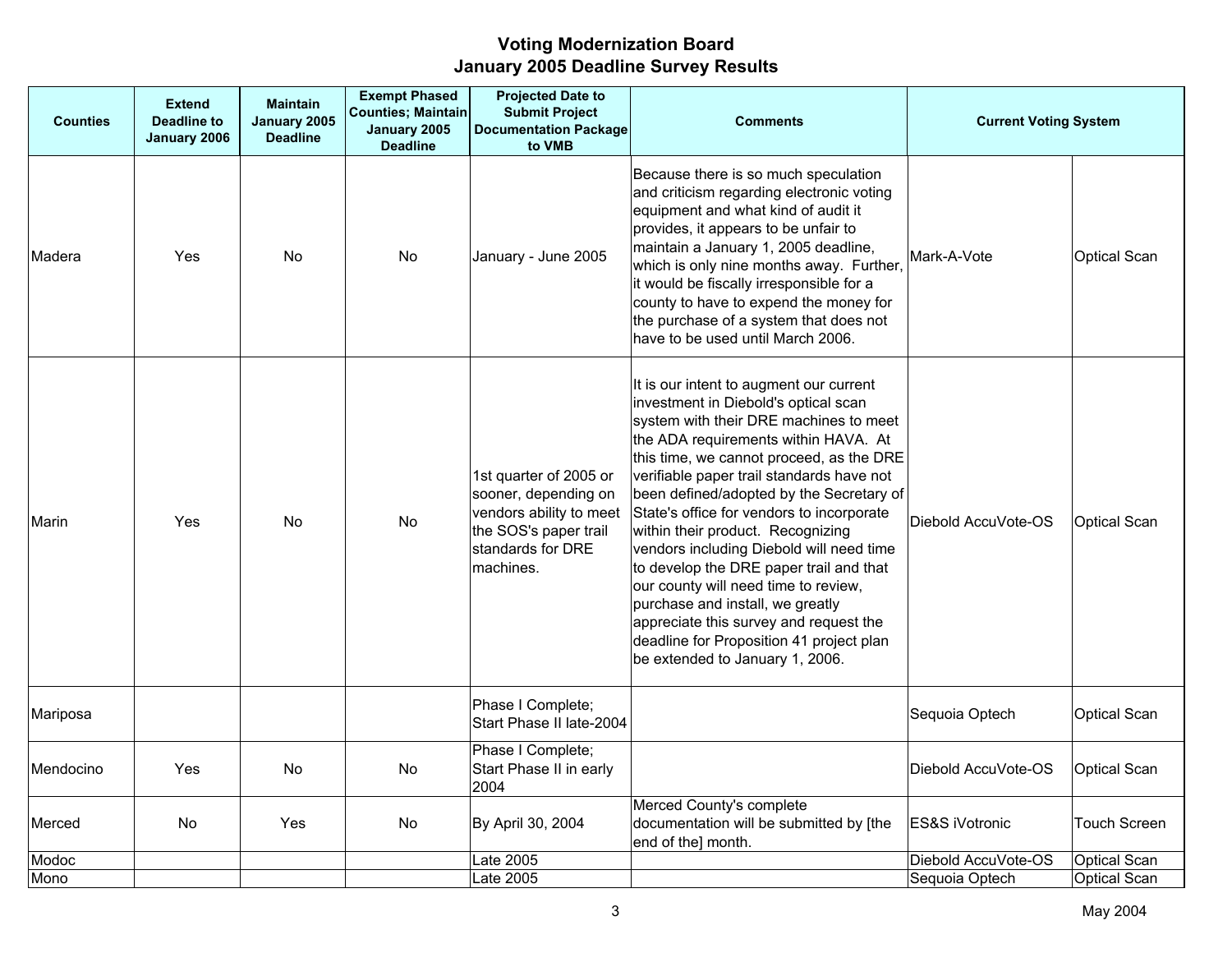| <b>Counties</b>    | <b>Extend</b><br><b>Deadline to</b><br>January 2006 | <b>Maintain</b><br>January 2005<br><b>Deadline</b> | <b>Exempt Phased</b><br>Counties; Maintain<br>January 2005<br><b>Deadline</b> | <b>Projected Date to</b><br><b>Submit Project</b><br><b>Documentation Package</b><br>to VMB | <b>Comments</b>                                                                                                                                                                                                                                             | <b>Current Voting System</b> |                     |
|--------------------|-----------------------------------------------------|----------------------------------------------------|-------------------------------------------------------------------------------|---------------------------------------------------------------------------------------------|-------------------------------------------------------------------------------------------------------------------------------------------------------------------------------------------------------------------------------------------------------------|------------------------------|---------------------|
| Monterey           | Yes                                                 | <b>No</b>                                          | <b>No</b>                                                                     | June 2005??                                                                                 | Due to the potential for de-certification of<br>DRE's and the need for consensus, slow<br>down.                                                                                                                                                             | Datavote                     | Punch Card          |
| Napa               |                                                     |                                                    |                                                                               | <b>Conversion Complete</b>                                                                  |                                                                                                                                                                                                                                                             | Sequoia AVC Edge             | <b>Touch Screen</b> |
| Nevada             | Yes                                                 | <b>No</b>                                          | <b>No</b>                                                                     | Summer 2005                                                                                 | The January 2005 deadline is too short of<br>a timeframe considering all of the<br>controversy surrounding this project.<br>Vendors are scrambling to come up with<br>better products & get certified to alleviate<br>some of the issues/problems/concerns. | ES&S Optech                  | Optical Scan        |
| Orange             |                                                     |                                                    |                                                                               | <b>Conversion Complete</b>                                                                  |                                                                                                                                                                                                                                                             | Hart eSlate                  | <b>Touch Screen</b> |
| Placer             | Yes                                                 | No.                                                | No                                                                            | Phase I - April 2004;<br>Phase II in 2005                                                   |                                                                                                                                                                                                                                                             | Diebold AccuVote-OS          | Optical Scan        |
| Plumas             |                                                     |                                                    |                                                                               | <b>Conversion Complete</b>                                                                  |                                                                                                                                                                                                                                                             | Diebold AccuVote-TS          | <b>Touch Screen</b> |
| Riverside          |                                                     |                                                    |                                                                               | <b>Conversion Complete</b>                                                                  |                                                                                                                                                                                                                                                             | Sequoia AVC Edge             | <b>Touch Screen</b> |
| Sacramento         | Yes                                                 | <b>No</b>                                          | <b>No</b>                                                                     | Summer 2004                                                                                 | There is <b>too</b> much uncertainly when it<br>comes to purchasing a new voting<br>system. Please extend deadline.                                                                                                                                         | Mark-A-Vote                  | Optical Scan        |
| San Benito         | Yes                                                 | <b>No</b>                                          | No                                                                            | October-05                                                                                  |                                                                                                                                                                                                                                                             | Datavote                     | Punch Card          |
| San<br>Bernardino  |                                                     |                                                    |                                                                               | <b>Conversion Complete</b>                                                                  |                                                                                                                                                                                                                                                             | Sequoia AVC Edge             | <b>Touch Screen</b> |
| San Diego          |                                                     |                                                    |                                                                               | <b>Conversion Complete</b>                                                                  |                                                                                                                                                                                                                                                             | Diebold AccuVote-TSx         | <b>Touch Screen</b> |
| San Francisco      | Yes                                                 | <b>No</b>                                          | Yes                                                                           | Phase I Complete;<br>Phase II Unknown                                                       | San Francisco requires any system to be<br>certified for rank-choice voting.<br>Presently, no DRE system has been<br>submitted to SOS for certification making<br>a January 1, 2005 deadline nearly<br>impossible.                                          | ES&S Optech                  | Optical Scan        |
| San Joaquin        |                                                     |                                                    |                                                                               | <b>Conversion Complete</b>                                                                  |                                                                                                                                                                                                                                                             | Diebold AccuVote-TSx         | <b>Touch Screen</b> |
| San Luis<br>Obispo | Yes                                                 | <b>No</b>                                          | No                                                                            | Summer 2004 (unless<br>extended)                                                            | With the uncertainties about DRE<br>requirements & possible de-certification<br>of voting systems, the January 1, 2005<br>does not provide enough time for a<br>reasoned, orderly approach to voting<br>system replacement.                                 | Diebold AccuVote-OS          | <b>Optical Scan</b> |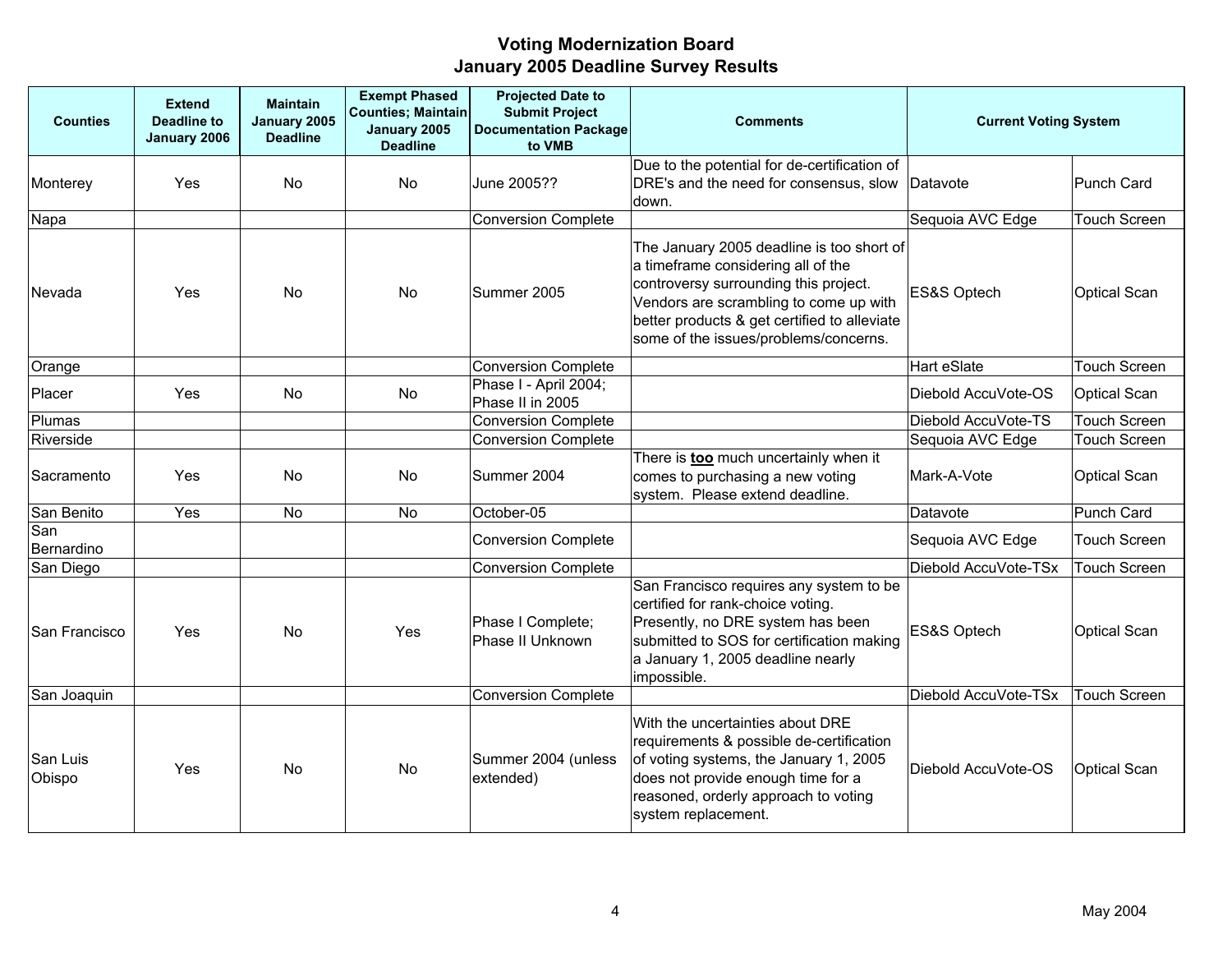| <b>Counties</b> | <b>Extend</b><br><b>Deadline to</b><br>January 2006 | <b>Maintain</b><br>January 2005<br><b>Deadline</b> | <b>Exempt Phased</b><br><b>Counties; Maintain</b><br>January 2005<br><b>Deadline</b> | <b>Projected Date to</b><br><b>Submit Project</b><br><b>Documentation Package</b><br>to VMB | <b>Comments</b>                                                                                                                                                                                                                                                                                                                                | <b>Current Voting System</b> |                     |
|-----------------|-----------------------------------------------------|----------------------------------------------------|--------------------------------------------------------------------------------------|---------------------------------------------------------------------------------------------|------------------------------------------------------------------------------------------------------------------------------------------------------------------------------------------------------------------------------------------------------------------------------------------------------------------------------------------------|------------------------------|---------------------|
| San Mateo       | Yes                                                 | No                                                 | No                                                                                   | ASAP, but before 6/05                                                                       | With no real time reference to certify<br>AVVPAT voting machines, it would be a<br>tremendous hardship for counties to<br>make intelligent, cost effective decisions<br>on a purchase/lease agreement.                                                                                                                                         | ES&S Optech                  | <b>Optical Scan</b> |
| Santa Barbara   | Yes                                                 | No                                                 | No                                                                                   | Phase I Complete;<br>Phase II before<br>January 2005                                        | I believe the deadline for Project<br>Documentation Plans should be<br>extended to allow all counties to<br>participate. I believe with the controversy<br>surrounding the vote tabulation systems<br>(with DRE) the extra time is essential for<br>the SOS and Counties to assess which<br>system and vendor meets specified<br>requirements. | Diebold AccuVote-OS          | <b>Optical Scan</b> |
| Santa Clara     |                                                     |                                                    |                                                                                      | <b>Conversion Complete</b>                                                                  |                                                                                                                                                                                                                                                                                                                                                | Sequoia AVC Edge             | <b>Touch Screen</b> |
| Santa Cruz      | Yes                                                 | <b>No</b>                                          | No                                                                                   | Late 2004                                                                                   |                                                                                                                                                                                                                                                                                                                                                | Mark-A-Vote                  | <b>Optical Scan</b> |
| Shasta          | Yes                                                 | No                                                 | No                                                                                   | <b>Conversion Complete</b>                                                                  |                                                                                                                                                                                                                                                                                                                                                | Sequoia AVC Edge             | <b>Touch Screen</b> |
| Sierra          |                                                     |                                                    |                                                                                      | Late 2004                                                                                   |                                                                                                                                                                                                                                                                                                                                                | Datavote                     | Punch Card          |
| Siskiyou        |                                                     |                                                    |                                                                                      | Phase I Complete;<br>Phase II Unknown                                                       |                                                                                                                                                                                                                                                                                                                                                | Diebold AccuVote-OS          | <b>Optical Scan</b> |
| Solano          | Yes                                                 | <b>No</b>                                          | <b>No</b>                                                                            | <b>Conversion Complete</b>                                                                  |                                                                                                                                                                                                                                                                                                                                                | Diebold AccuVote-TSx         | <b>Touch Screen</b> |
| Sonoma          |                                                     |                                                    |                                                                                      | Late 2005                                                                                   |                                                                                                                                                                                                                                                                                                                                                | Mark-A-Vote                  | <b>Punch Card</b>   |
| Stanislaus      | Yes                                                 | No                                                 | No                                                                                   | of the VMB meeting.                                                                         | Stanislaus is in favor of an extended<br>period to allow the current equipment to<br>Depends on the results meet standards and become certified<br>before we are being required to select a<br>system we will keep in place for may<br>years to come.                                                                                          | ES&S Optech                  | <b>Optical Scan</b> |
| Sutter          | Yes                                                 | No                                                 | No                                                                                   | In 2005                                                                                     | We are a small county who cannot afford<br>to move forward to purchasing a new<br>voting system until we have certainty on<br>the requirements for certification.                                                                                                                                                                              | Mark-A-Vote                  | <b>Optical Scan</b> |
| Tehama          | No                                                  | Yes                                                | Yes                                                                                  | <b>Conversion Complete</b>                                                                  |                                                                                                                                                                                                                                                                                                                                                | Sequoia AVC Edge             | <b>Touch Screen</b> |
| <b>Trinity</b>  | Yes                                                 | No                                                 | No.                                                                                  | When we know what<br>will be required.                                                      | Deadlines should not set until the<br>equipment requirements have been<br>determined and equipment certified to<br>meet the requirements.                                                                                                                                                                                                      | Diebold AccuVote-OS          | <b>Optical Scan</b> |